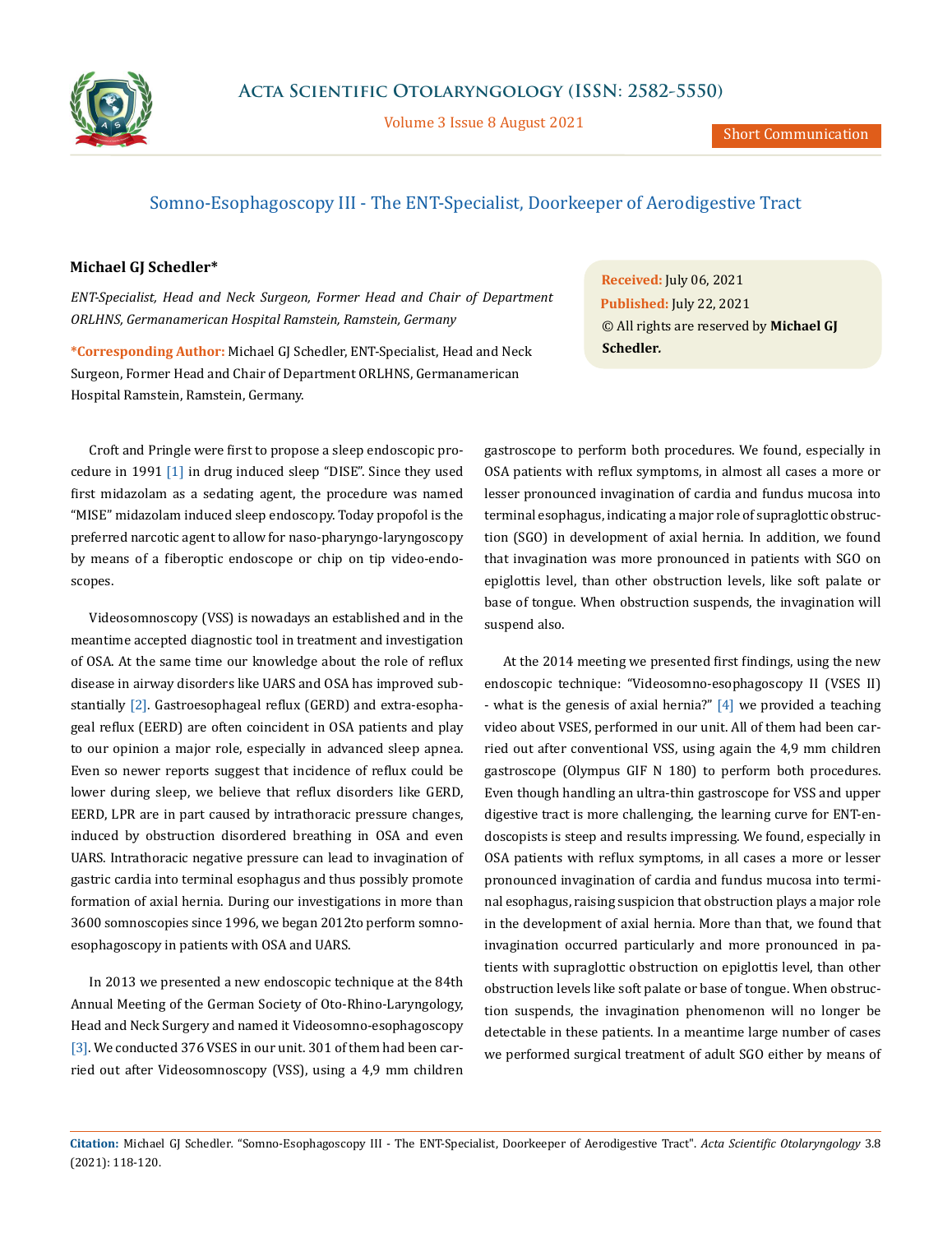surgical reduction of Epiglottis, or by using an operation technique to enlarge posterior airway space, hyoidpharyngoplasty with quite remarkable results [5,6].

In a follow up poster publication, we reported about, in VSES detected, cases of severe, obstruction induced invagination phenomenon [7], leading to spontaneous regurgitation and vomiting up to 8 times/day (1 patient). All 3 adult patients were diagnosed for cyclic vomiting syndrome, first described by Samuel Gee in 1882 in children, probably caused by supraglottic obstruction at epiglottis level (adult acquired laryngomalacia) and received Laser assisted epiglottis partial resection (LAEPR). Emesis disappeared completely in 2 cases and suspended sub-totally in 1 case. The latter, a female, had to be re-operated 2 years later and since then was free of complaints (not published). We believe, that cases of chronic (cyclic) vomiting syndrome (CVS) might be linked to supraglottic obstruction and could be accessible to surgical therapy of an undue large epiglottis, as present in all 3 published cases  $[4]$ . Since grunting, dyspnea and reflux are complaints, that might be associated to CVS, it may be speculated that supraglottic obstruction could possibly play a role in some cases of cyclic vomiting in children and infants [8].

#### **Endoscopy technique**

Principally, after conventional somnoscopy, VSES can also be carried out using a thicker (max 8mm) gastroscope, but the width of the instrument disturbs induced sleep and may also impair results by altering position of larynx and reducing or even increasing obstruction on supraglottic level, since the instrument cannot be inserted trans nasally, but only using oropharyngeal route. Therefore, the use of a low diameter, nasogastric route insertable gastroscope is recommended for exertion of VSES. To our believe, VSES could be a reasonable tool to further investigate the interrelations between OSA and reflux diseases of upper digestive tract.

The procedure is performed as follows: at first decongestion and superficial anesthesia with a 50/50% mixture of Naphazoline (Privin®) and Lidocain 2%, used as spray and soaked cottons, to be left in the nasal cavity for at least 15 min. The patient lying supine on endoscopy/OR-table then receives propofol or midazolam intravenously. The depth of narcotic sleep should be monitored by an anesthetist and a device to measure depth of narcotic sleep e.g., Narcotrend® or other. A short termed apneic episode is normal and waiting until normal breathing is perceived is mandatory. Continuous application of narcotic is preferable when using Propofol for induced sleep.

Now the cottons can be removed and the 4,9 mm Endoscope trans nasally inserted. We strongly advice to perform endoscopy in the so called "surgical position", standing on the "head end" of operation table, like doing straight endoscopic ENT-procedures like micro-laryngoscopy etc. This position has several important advantages: 1. A laterally correct view, 2. a relaxed position of endoscopist, 3. movements of supraglottic structures, especially Epiglottis can be evaluated better, e.g., the so called "suck in" phenomenon of the epiglottis is noted as "falling down", thus occluding the airway. 4. Also the "suck in," phenomenon of hypertrophic arytenoid mucosa in obstructive breathing/snoring, can to our experience, only be correctly recognized and evaluated in surgical view during sleep endoscopy, since the angulation of the flexible scope is more favorable, as shown in our video.

In summary evaluation the ENT specialist might indeed be the true doorkeeper of, as well upper airway, as upper GI-tract, since he/she is able to identify and evaluate the interrelations of upper airway and upper GI tract patho-physiology. Until we are able to get a shorter ca 110 cm long special esophago-gastroscope for ENT doctors, using an ultrathin children gastroscope for both procedures is the clue and the door opener to a new world of sleep endoscopic encounters, that might impact our current line of action in treating sleep apnea and reflux diseases like GERD, EERD and LPR.

### **Bibliography**

- 1. [Croft CB and Pringle M. "Sleep nasendoscopy: a technique of](https://pubmed.ncbi.nlm.nih.gov/1742903/)  [assessment in snoring and obstructive sleep apnoea".](https://pubmed.ncbi.nlm.nih.gov/1742903/) *Clinical [Otolaryngology and Allied Sciences](https://pubmed.ncbi.nlm.nih.gov/1742903/)* 16.5 (1991): 504-509.
- 2. Caparroz F., *et al*[. "Laryngopharyngeal reflux and dysphagia](http://website60s.com/upload/files/sleep-and-breathing-v23-iss-2-a31.pdf)  [in patients with obstructive sleep apnea: is there an associa](http://website60s.com/upload/files/sleep-and-breathing-v23-iss-2-a31.pdf)tion?" *Sleep Breath* [23.2 \(2019\): 619-626.](http://website60s.com/upload/files/sleep-and-breathing-v23-iss-2-a31.pdf)
- 3. Videosomno-esophagoscopy, a new endoscopic tool in extended diagnostics of sleep disordered breathing, Schedler MGJ (author); Botev I (author) 2013, 84th Annual Meeting of the German Society of Oto-Rhino-Laryngology, Head and Neck Surgery; 20130508-20130512; Nürnberg (2013).
- 4. Schedler MGJ and Botev I. "Video-Somno-Oesophagoskopie II – wie entsteht die axiale Gleithernie? 85. Jahresversammlung der Deutschen Gesellschaft für Hals-Nasen-Ohren-Heilkunde, Kopf- und Hals-Chirurgie; 20140528-20140601.

119

**Citation:** Michael GJ Schedler*.* "Somno-Esophagoscopy III - The ENT-Specialist, Doorkeeper of Aerodigestive Tract". *Acta Scientific Otolaryngology* 3.8 (2021): 118-120.